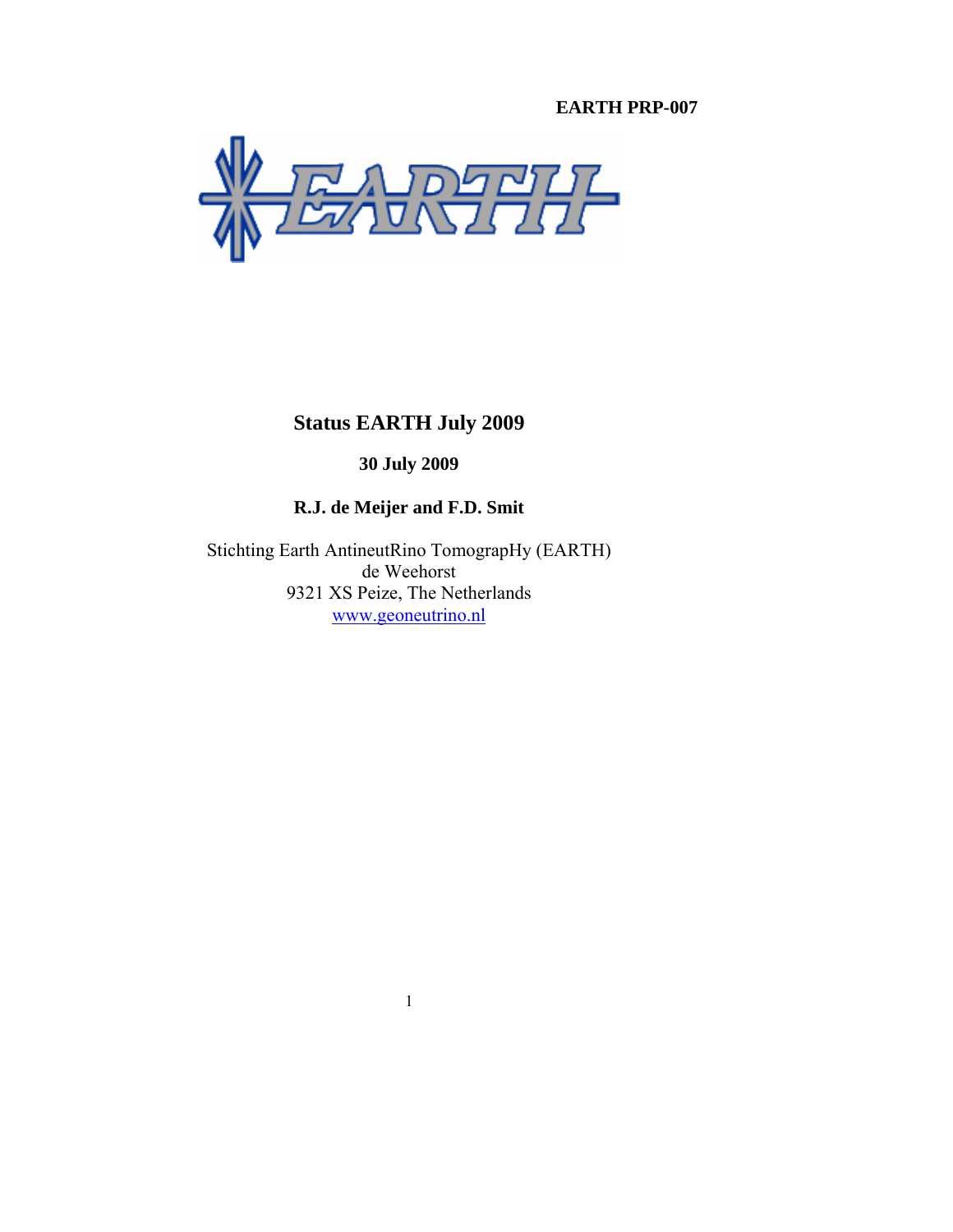#### **1. Goal**

The aim of the programme Earth AntineutRino TomograpHy (EARTH) is to eventually make a 3D-map of the radiogenic heat sources of our planet. The 3D-tomography has to be achieved by direction-sensitive measurements of antineutrinos released in radiogenic processes such as natural decay and fission. Direction information is largely embedded in the neutron emitted as part of the antineutrino capture reaction on a proton.

 Direction-sensitive antineutrino detection is also a very sought after tool for establishing fundamental properties of antineutrinos. Considerable progress has been made in neutrino physics in the past decade and one of the remaining questions (the value of the mixing angle  $\theta_{13}$ ) can be determined by direction-sensitive antineutrino detection (*P. Huber et al.,*2005*)*.

 Antineutrinos are increasingly becoming a tool for monitoring nuclear power reactors. The work near the San Onofre Nuclear Generating System (SONGS) has demonstrated that antineutrinos can be measured in an underground geometry *(Bowden et al. 2007, and Bowden, 2008)* in the near vicinity of a nuclear power reactor (~25m from the core). Their intensity and spectral distribution are related to the power generated as well as the composition of the fuel. The International Atomic Energy Agency (IAEA) has stated that they like to have antineutrino detectors installed in and near, new and future types of nuclear power reactor *(IAEA, 2008)*. These detectors will be an integral part of the "safeguards by design". One of the first reactor types to be targeted is the Pebble Bed Modular Reactor (PBMR). The construction and operation of this reactor clearly indicates that direction-sensitive measurements, above ground are desirable.

# **2. Collaboration framework.**

The idea for EARTH originated at the KVI, Groningen, but was moved to a Foundation (Stichting EARTH) founded by the University of Groningen, ASTRON and Stichting JADE, a private foundation. The Stichting EARTH has a Board as well as an Advisory Counciland is located in Peize, near Groningen.

| <b>Board Stichting EARTH:</b>              | <b>Advisory Council to EARTH:</b>      |
|--------------------------------------------|----------------------------------------|
| Dr. Jacob Gelt Dekker, Entrepreneur,       | Prof. dr. Gerard 't Hooft, Theoretical |
| Chairman;                                  | Physics, Utrecht University;           |
| Prof. dr. Reinhard Morgenstern, Secretary; | Prof. dr Koos Duppen, Board            |
| Henk Koopmans, director Sensor Universe,   | Groningen University.                  |
| Thesaurie.                                 | Prof. Dr. Wubbo Ockels, Space          |
| Prof.dr. Krish Bharuth Ram, ex-Director    | Technology, Delft University of        |
| iThemba Labs.                              | Technology;                            |
|                                            | Em. Prof.dr. Harry Priem,              |
|                                            | Geoscience, Utrecht University.        |
|                                            | Dr. Wim van Westrenen, Geoscience,     |
|                                            | Vrije Universiteit, Amsterdam          |

The Stichting EARTH has established an official collaboration by means of a Memorandum of Understanding with the South African national laboratory iThemba LABS, the University of Stellenbosch (US), the University of Cape Town (UCT) and the University of the Western Cape (UWC), all four situated in the vicinity of Cape Town. In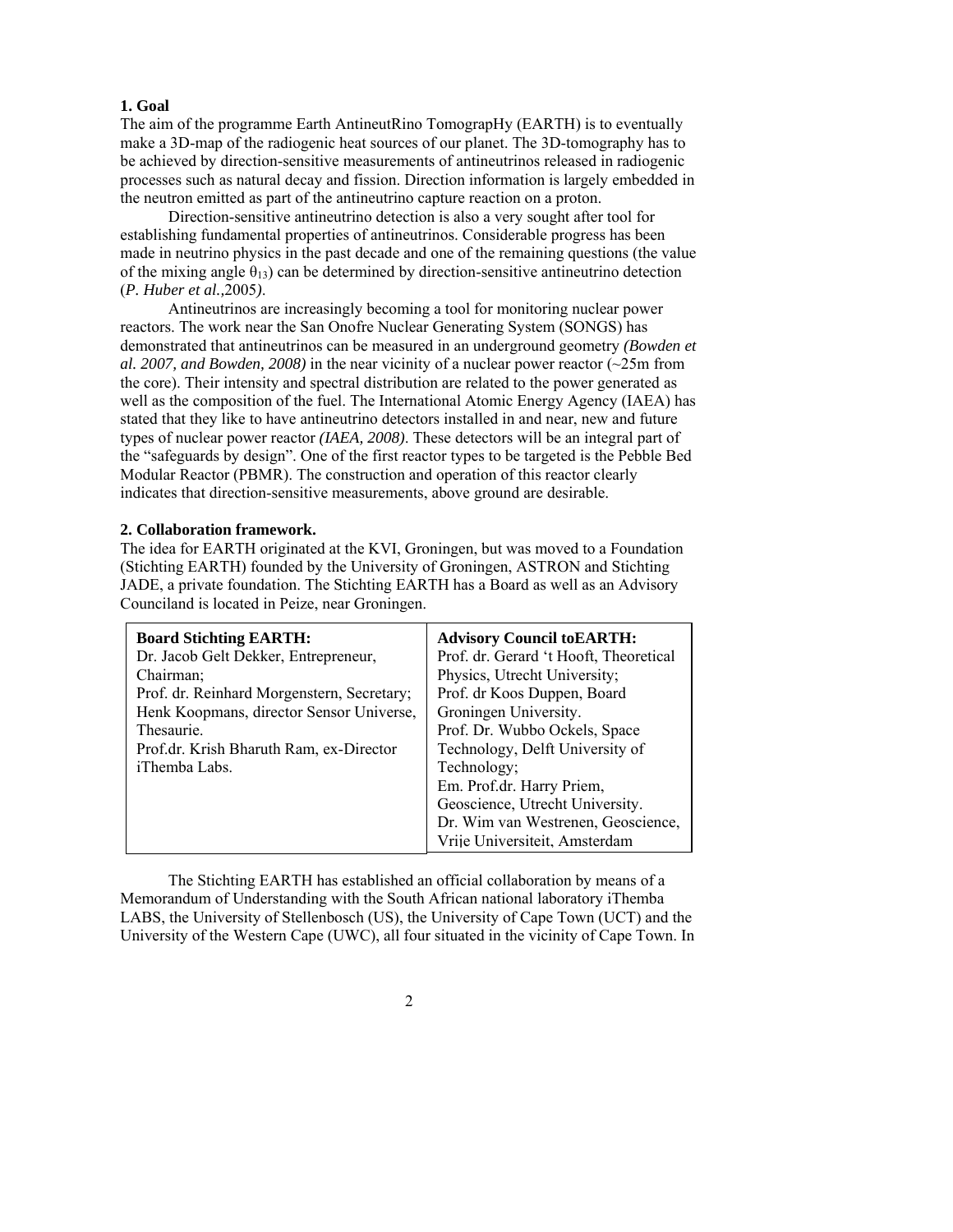addition to this, there is collaboration with the Physics Department of the University of Jyväskylä, Finland, ASTRON and the Faculty of Earth and Life Sciences at the Vrije Universiteit, Amsterdam.

At the time of writing this report, a collaboration between Stichting EARTH and the recently established scientific and technical institute INCAS<sup>3</sup> in Assen, the Netherlands has started up and is in the process of drafting a Memorandum of Understanding between the two parties. In addition collaboration discussions have been started with the Kernfysisch Versneller Instituut, the University of Groningen (KVI). The development of direction-sensitive antineutrino detectors fits well within their present programme, but requires additional funding and personnel. The aim is to come to a  $\frac{1}{2}$  collaboration between Stichting EARTH, the South African partners, INCAS<sup>3</sup> and KVI. The collaboration should preferably do their utmost to jointly search for a young scientist taking eventually a leading role in the programme, who is willing and able to apply for one of the grants of the Dutch Organisation for Scientific Research (NWO). In addition other sources of funding will be investigated.

 In addition to a Board and an Advisory Council, the Stichting has established an Industrial Consortium of a number of companies in the (Northern) Netherlands. EARTH participates in Sensor Universe, a sensor development initiative by the three northern provinces in the Netherlands.

#### **3. Developments and present status.**

In order to ensure progress and reduce costs, a phased approach to the project was adopted from the outset, ramping up as each stage is successfully completed. The initial stage of the programme has focussed on two aspects: phase one, on detector development and testing as well as on the assessment of radiogenic sources based on the current scientific knowledge.

*3.a. Detector development.*  The first phase of detector development was mainly carried out in South Africa by using the expertise, present at UCT (prof. Frank Brooks) and iThemba LABS (dr. F.D. Smit), on neutron detection. An existing small detector cell filled with scintillation liquid and loaded with  $5\%$  <sup>10</sup>B was used to mimic delayed coincidences and investigate the influence of pulse-shape properties. These tests were accompanied by Monte Carlo simulations of the neutron capture process both for captured



Figure 1. Frequency distribution for 10,000 events of the angle difference between positronneutron line and antineutrino capture neutron line. (Jaco Blanckenberg)

antineutrinos from natural decay as well as fission. The simulations stress the need for the early capture of the neutron to preserve the direction information carried by the incoming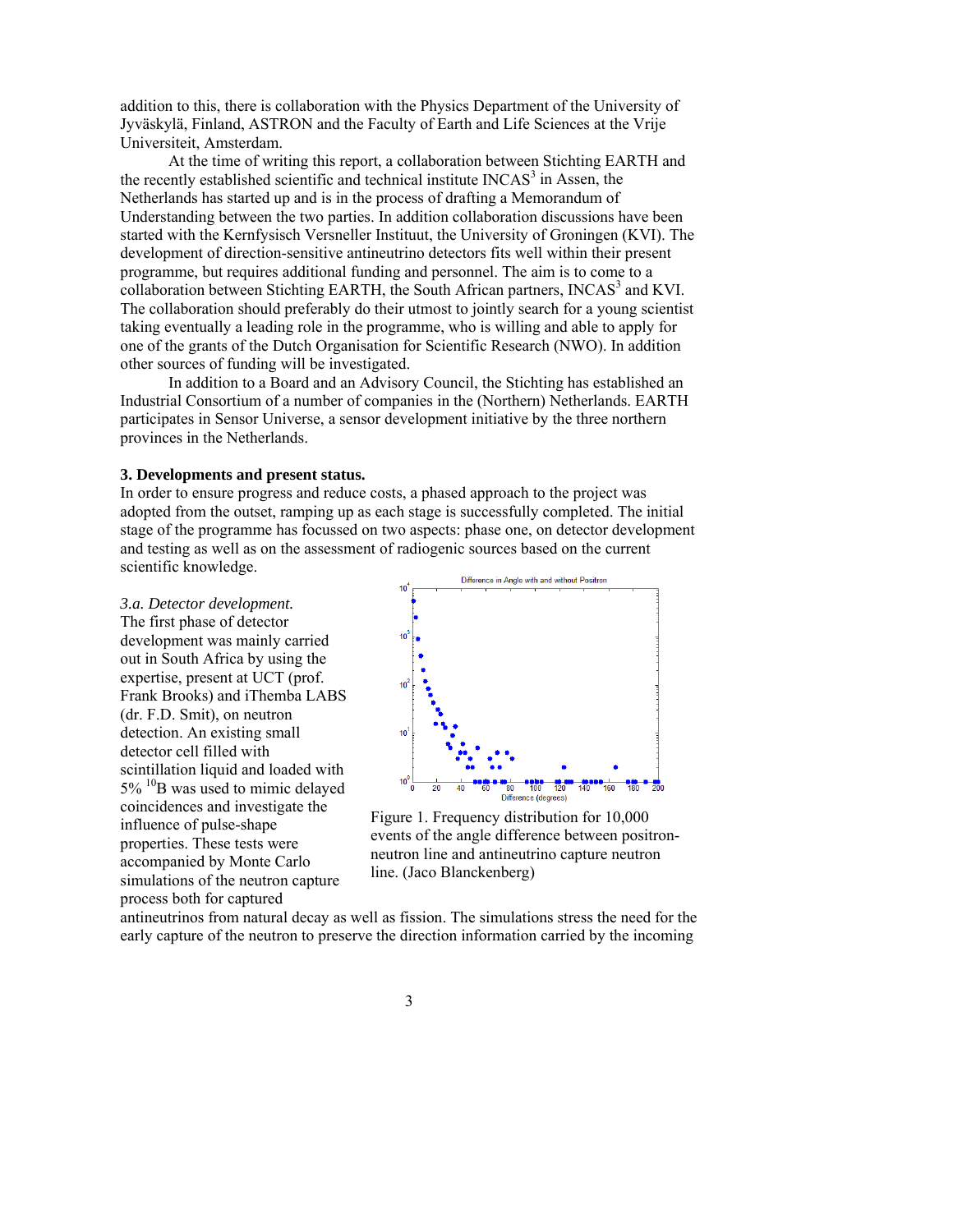antineutrino. The results have been published (de Meijer *et al*, 2006) and (Smit *et al,*  2006).

 Subsequently, Monte Carlo simulations have been expanded to also include the positron properties. These simulations are presently being carried out at the Universities of Cape Town and Stellenbosch as part of MSc projects of Matthew Segal and Jaco Blanckenberg, respectively. The two students received a stipend from Foundation JADE. These simulations done by the two students indicate that the distance travelled by the positron is so small that the line between the neutron capture and the average positron position is a rather accurate approximation of the line between the location of antineutrino detection and neutron capture. Figure 1 shows a frequency distribution based on a simulation by Jaco Blanckenberg of 10,000 events.

Matthew Segal has been using the Monte Carlo N-Particle Transport Code MCNPX, to make simulations of the interactions of neutrons from an Am-Be source and natural and isotopically enriched B loaded scintillators. One of the parameters he has been calculating is the time from when a neutron first scatters sufficiently to make a signal generated by the recoil proton and when it is captured by  $^{10}B$ . This double-pulse signal is similar to that needed to identify antineutrinos captured in the same scintillators. The results are presented in Figure 2 and will be tested for in the laboratory.

 In parallel to the detector tests at the Cape, EARTH purchased boron-doped plastic detectors and made them available to researchers at the University of Groningen and one of the industrial partners. They developed an algorithm that allows pulse-shape analysis of fast digitised pulses. Their work also demonstrated that under optimal conditions, a time difference of 10ps could be measured for pulse-generator pulses with a rise time of 4 ns. Time-difference measurements of this order of magnitude, in principle, open new avenues for direction-sensitive measurements of antineutrinos. Accurate time measurements of the positions of the positron and the neutron capture can provide a

position difference vector that can be used as an estimate of the incoming antineutrino direction.

 Based on this achievement, a design for GiZA (Geoneutrinos in ZA), a detector that could be used for the next phase, was decided on. The main function of this detector will be the precise characterisation of an antineutrino event by measuring pulse height properties of

Double Pulse Times for full (n a) histories for the 4.41% 10-B loaded detector



Figure 2. Simulated histogram of time between the first significant neutron scattering and neutron capture in a scintillation liquid exposed to neutrons from a Am-Be source. (Matthew Segal)

**Formatted:** Indent: First line: 0.5"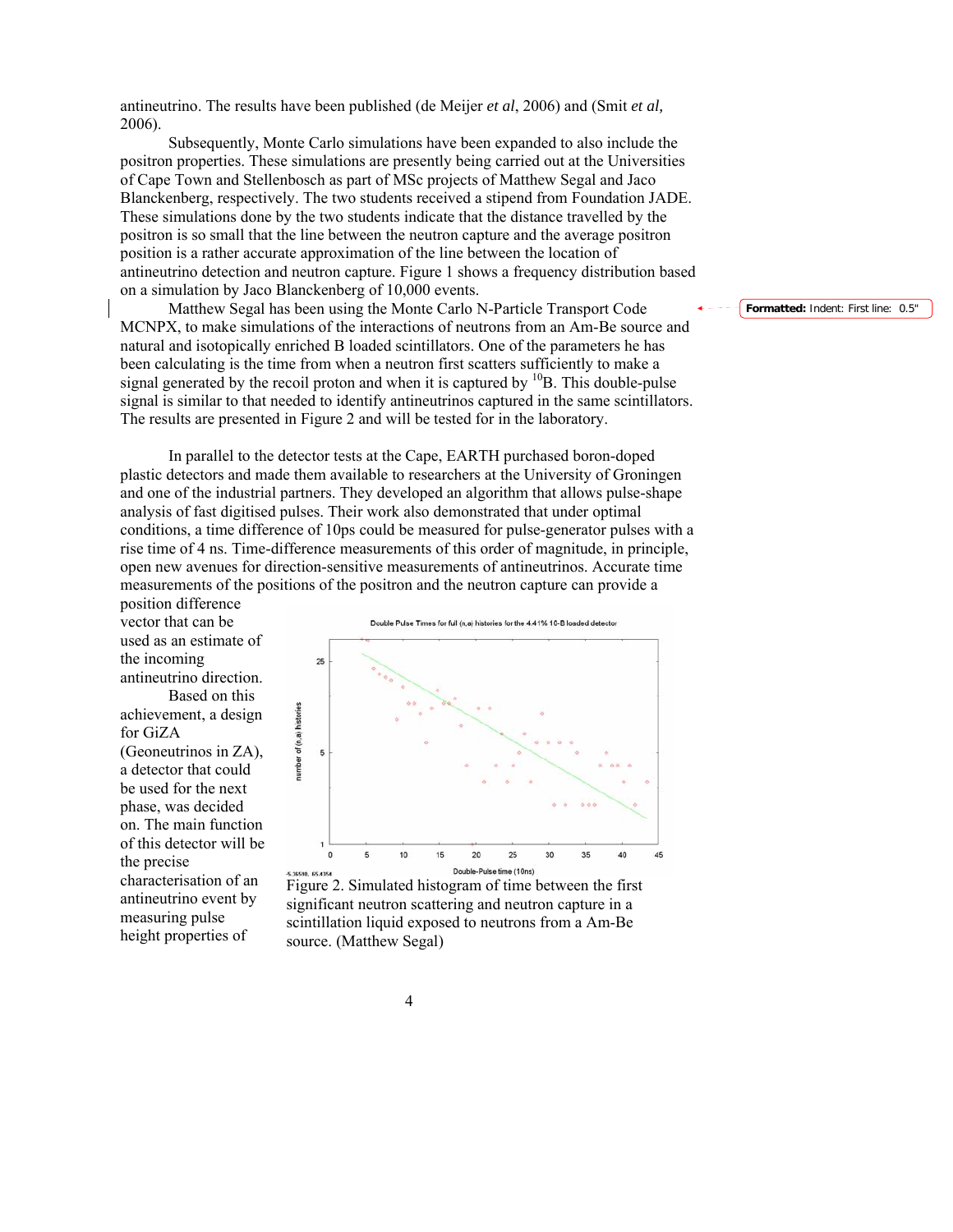

Figure 3. A test cell filled with liquid scintillator equipped with two PMTs

both the positron and neutron-capture signals, as well as their timing properties. With this detector estimates of the background reduction achievable, will also be tested. To obtain sufficient counting statistics in a reasonable time frame, a ~40 litre, tetrahedron-shaped detector with a PMT at each corner has been proposed. The optical properties of this detector have been optimised done by ASTRON using ray-tracing simulations. This work, a contribution in kind by ASTRON to Stichting EARTH, has been completed and the mechanical construction is nearly finished. A more detailed discussion on GiZA is presented in section 4.a.

It is envisaged to optimize the scintillation liquid in a parallel development. For

that purpose a number of small test cells have been designed and constructed by SCIONIX Holland B.V.. The design and the construction of the cells as well as their filling have been financed by Stichting Sensor Universe as part of a plausibility study. The cells, with a length of 10cm and a diameter of 5cm, have a photomultiplier tube mounted on both sides. These photomultiplier tubes were donated as a contribution in kind by PHOTONIS. A photograph of the set-up is shown in Figure 3. Two cells have been filled with scintillation liquids, differing in



Figure 4 An example of the pulse-shape discrimination achieved with one of the EARTH scintillators filled with EJ309. In the figure pulse shape is on the y-axis and pulse height on the x-axis. The detected neutrons (top locus) and the gammarays (bottom locus) are clearly separated.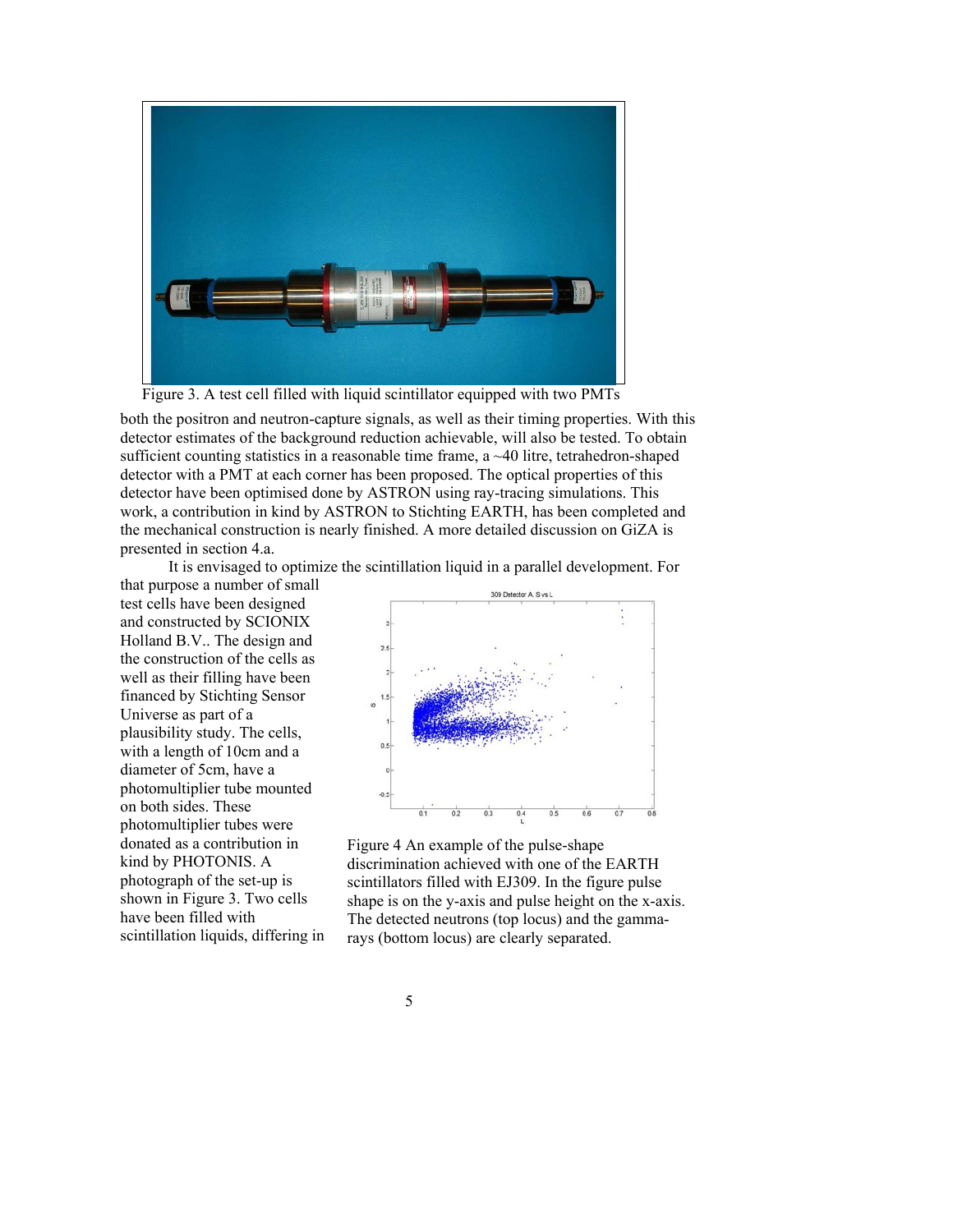$10<sub>B</sub>$  content and chemical properties. They are presently being tested at iThemba LABS. Based on the results, a decision on the first liquid with which to fill the GiZA detector will be made. The two remaining cells will be reserved for testing some of the new scintillating materials to be developed. (see section 4.c).

The two filled test cells are presently being tested at iThemba LABS. The signals from the PMTs are fed into a digital scope (TEXTRONIX 3014) and stored on disc for off-line analysis. In these tests an Am-Be neutron-gamma source is used. One of the first tests was to investigate the pulse-shape discrimination potential of the two liquids. Figure 4 shows the preliminary results for a cell filled with EJ309. The figure shows the pulse shape as function of pulse height and shows to clear bands of data. The top band represents recoil protons from neutrons scattering off H, and the bottom band being events corresponding to gamma-rays. For antineutrinos the  $\alpha$ -pulses due to the capture of neutrons by  $10B$  will be in the top band and the bottom band will contain the positron pulses. The figure shows that we may expect the neutron and positron events to clearly be separated.

# *3.b. Assessment of radiogenic heat sources in the Earth's interior.*

Recent developments in geochemical models and increases in precision of isotopic dating techniques have led to new insights on the early history (< 100 Ma) of our planet and its moon. The present knowledge leads to a concentration of U, Th and Pu in the Core-Mantle Boundary (CMB) or D" region. About two years ago it was realised that under the prevailing temperatures and pressures in the CMB a mineral, calcium perovskite, is formed that absorbs U, Th and Pu several orders of magnitude more readily than the other dominant minerals in the CMB. If the CMB was homogeneous these actinides would be nicely dispersed over the CMB and therefore decay naturally (including spontaneous fission). Heterogeneities however, e.g. due to density effects, leading to pockets of material with an order of magnitude higher concentration of these actinides would create a situation in which a natural georeactor could ignite and stay operational, even possibly up to present.

 In a paper (*de Meijer and van Westrenen*, 2008, see also *Ball*, 2008) the consequences of such a georeactor are sketched. In addition, the possible identification and location of such georeactors by antineutrino tomography could lead to accepting changes in the isotopic composition of a number of elements, most clearly in He and Xe, relative to their abundances in the Earth's atmosphere. The calculated isotopic ratios are consistent with the deviating isotopic compositions in gasses from deep wells.

 Triggered by the work on geoneutrinos and georeactors, a popular scientific book was written in Dutch "Hoe werkt de Aarde?" ("How does the Earth work") (*de Meijer and van Westrenen*, 2009). The book was launched at a special symposium organized by Stichting Sensor Universe on 14 May 2009.

 A further trigger lead to the question: what happens when a georeactor becomes supercritical? Working out an answer lead to an alternative hypothesis on the origin of the Moon. In this hypothesis the energy released by the supercritical georeactor heats up it surroundings to very high levels, vaporising all materials and creating a vapour bubble working its way to the surface and expelling the material from which the Moon is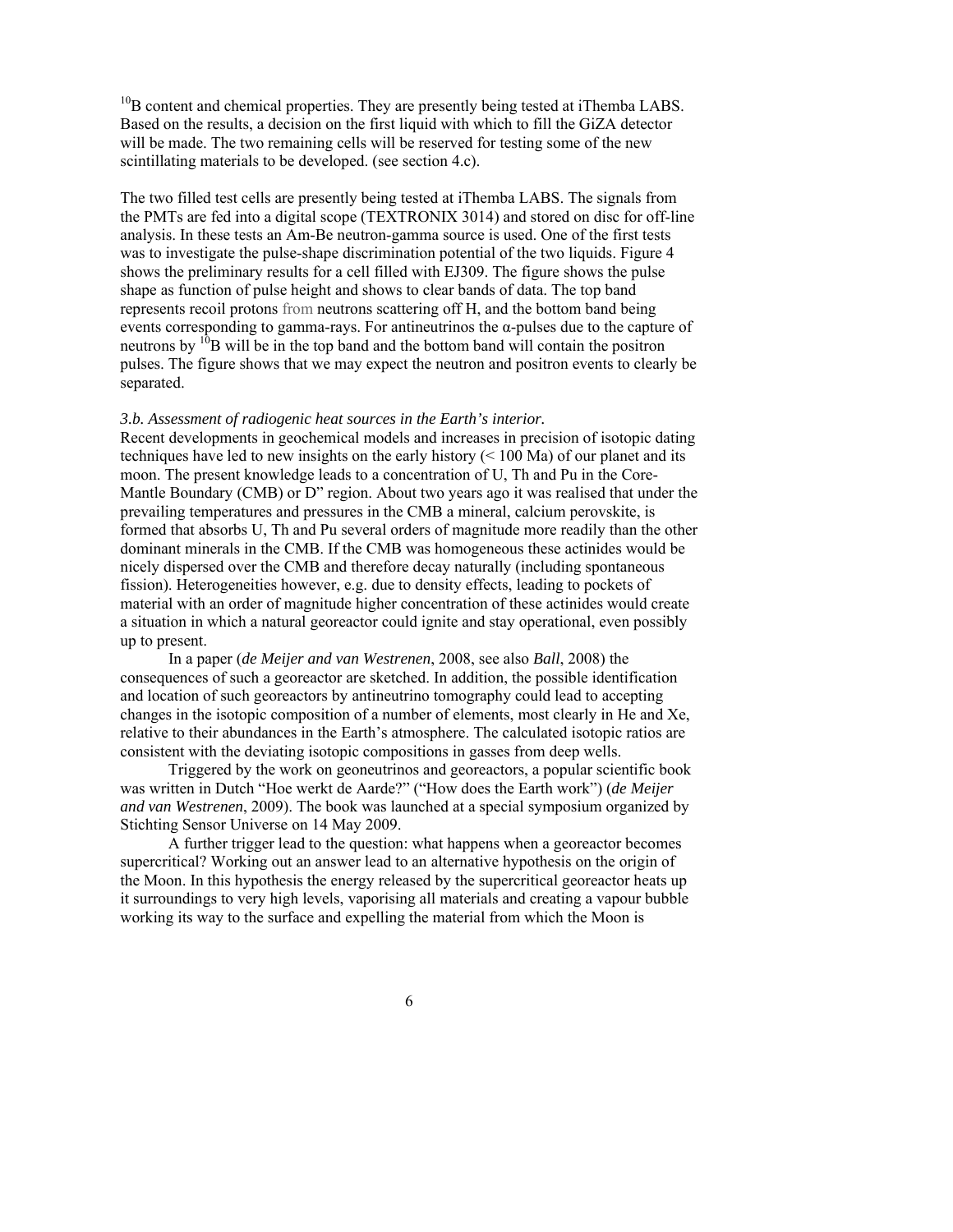eventually formed. A paper on the hypothesis has been submitted to an international scientific journal and is still under review.

# **4. Plans for the near future.**

#### *4.a Detector development GiZA.*

The experimental work with the small test cells together with computer simulations have lead to progress in understanding the possibilities for direction-sensitive antineutrino detection. We have reached the stage in which real antineutrino signals have to be detected. Their properties have to characterised and compared to other background signals produced when placing a detector near a strong antineutrino source: a nuclear power reactor.

 Initially we developed our ideas along the line of a honeycomb detector consisting of a number of long detectors either tubular or with a square diameter along the lines as worked out in our papers (de Meijer *et al*, 2006) and (Smit *et al,* 2006). Using detectors with such shapes would result in the shape contributing to identifying the direction of the incoming antineutrinos. The results with the SONGS detector (e.g. N.S. Bowden, 2008) showed that with a 600 litre detector and an efficiency for counting antineutrino events of 10%, a count rate of about 600 events per day were measured, of which about 150 were due to unsuppressed background. Aiming for an efficiency of 30%, a detector system of 40 litres would lead to a net count-rate of 90 real antineutrino events per day at a distance of 25m from a 3 GW $_{th}$  reactor. In a measuring period of a month, sufficient statistics can be collected to study the antineutrino energy spectrum. These numbers however represent net count rates leading to an additional question of whether the counts can be distinguished from background events.

 To obtain a total of 40 litres with 1m long, 5 cm diameter tubular detectors would require about 20 detectors, each requiring two PMTs and associated electronics. This number may further increase if the lengths of the detectors have to be shortened because of light collection limitations. Even a 20 detector systems requires a high investment in PMTs and electronics and already makes the data collection and data analysis system

quite complex. It was therefore decided to start with a more simple system, containing four PMTs and a single volume of about 40 litres. Choosing a tetrahedron shape is one of the most compact forms and, in principle, allows position determination by triangulation measurements of the arrival times and magnitude differences of the scintillation signals.



Figure 5. The GiZA detector according to one of the latest design studies.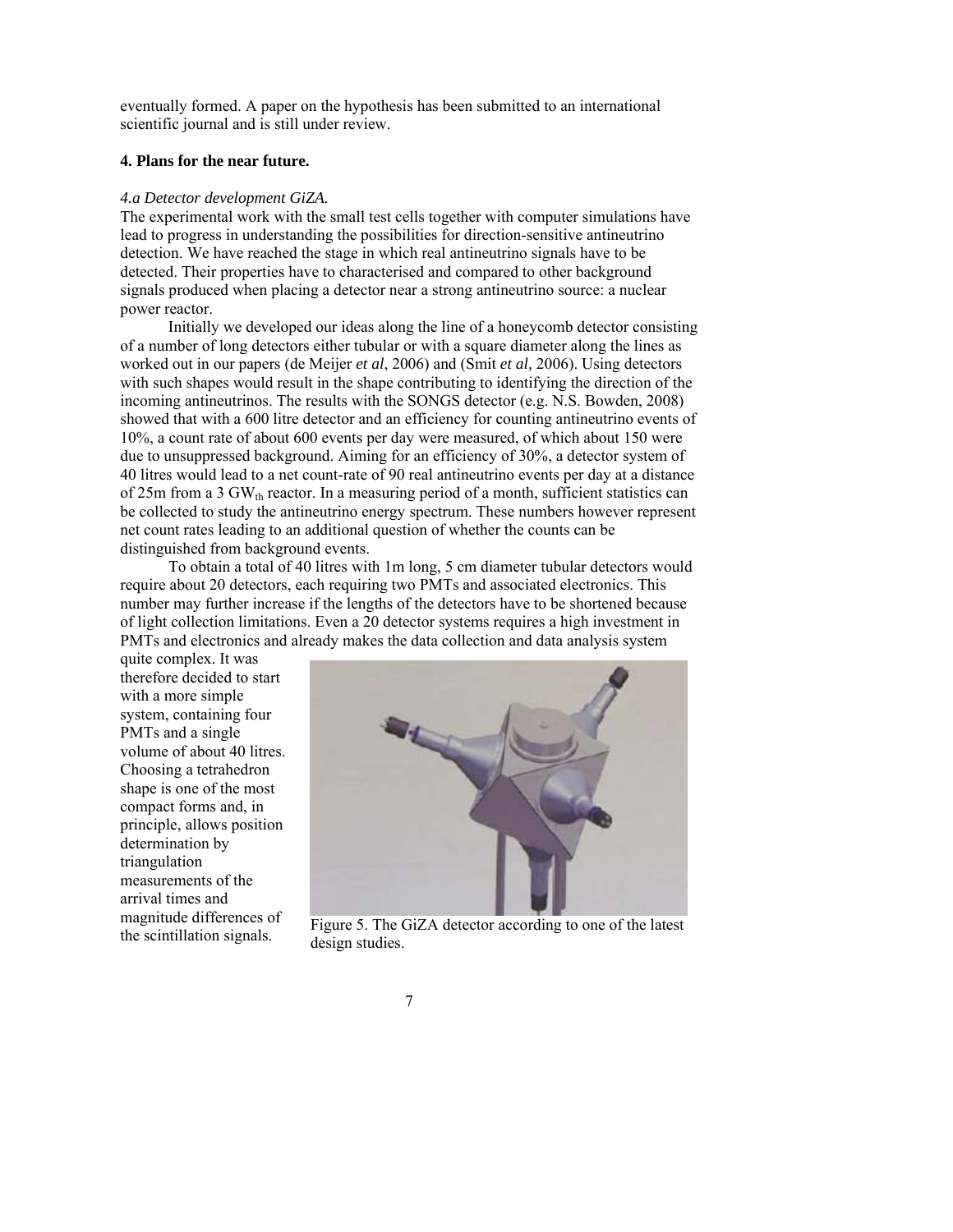Using ray-tracing software at ASTRON, the optical properties of the GiZA detector were optimised. One of the choices to be made was on the properties of the walls. Shiny, mirroring walls would enhance the photon detection efficiency, but as a consequence the timing information would be smeared out. For that reasons the inner walls of the detector will be made black, allowing only detection of direct photons. Signals from the capture neutrons by Boron are however small. For this reason alightguide system is used to enhance the solid angle of the PMTs. Based on these light simulations by ASTRON, SCIONIX Holland B.V. has almost finished a mechanical design for GiZA. A drawing of one of the latest stages of the detector is shown in Figure 5.

 A common characteristic of all antineutrino detector systems is a low true count rate compared to background count rate. It is estimated that a background count rate of 1 to 10 kHz can be expected in GiZA, corresponding to a total event rate of about  $10^8$  to 10<sup>9</sup> events per day. At a 3GW<sub>th</sub> nuclear power reactor at a distance of 20 to 25 m we estimate, based on the experiences at the SONGS experiments (see above), a count rate of about  $10^2$  antineutrino events per day. Aiming at a background count rate of 10% of the total count rate requires a background reduction factor of  $10^7$  to  $10^8$ . Assuming that the background is uncorrelated in time we expect that such a reduction factor will be achievable.

| Delayed anti- | Active            | Pulse-shape                     | Constant          | Position   | <b>Total</b>        |
|---------------|-------------------|---------------------------------|-------------------|------------|---------------------|
| coincidence   | shielding         | discrimantion energy $\alpha$ - | pulse             | constraint |                     |
|               | $10^{2} - 10^{3}$ | $10^{1} - 10^{2}$               | $10^{1} - 10^{2}$ |            | $10^{11} - 10^{14}$ |

**Table 1: Background reduction factors and their expected effect.** 

Table 1 lists the various reduction steps and their effect. As seen from table 1 we expect a major reduction in the count rate by setting a time window of about  $1 \mu s$  for delayed anticoincidences between the positron and neutron-induced  $α$ -pulse. This is one of the great advantages of the boron doped scintillation liquids over the traditional capture by H or Gd. The next considerable reduction comes from anti-coincidences with active shielding against gamma-rays and cosmic radiation by surrounding the detector with plastic scintillator detectors. The energy of the  $\alpha$ -particle produced in the capture by <sup>10</sup>B is almost independent on the energy of the antineutrino, due to a high Q-value for the capture reaction. This allows us to set an energy window in the pulse-height spectrum for the  $\alpha$ -pulse. The positron and  $\alpha$ -pulse is not only restricted in their time difference but also in the relative distance. Together with the pulse-shape discrimination, this constraint will help us to reduce the number of events induced by neutrons that have been able to pass the containment of the reactor. All factors considered we expect a background reduction factor that will be more than sufficient to suppress uncorrelated background.

 We would like to point out that background due to gamma-rays from the building or due to cosmic radiation depends on the sizes of a detector. In our system of a modular set-up with a relatively small volume, the chances of being able to use such detectors above ground has also increased. The main reason is if the detector becomes too large the background count rate becomes so large that the system gets overloaded with background events and various types of passive shielding will be required. The tests with GiZA,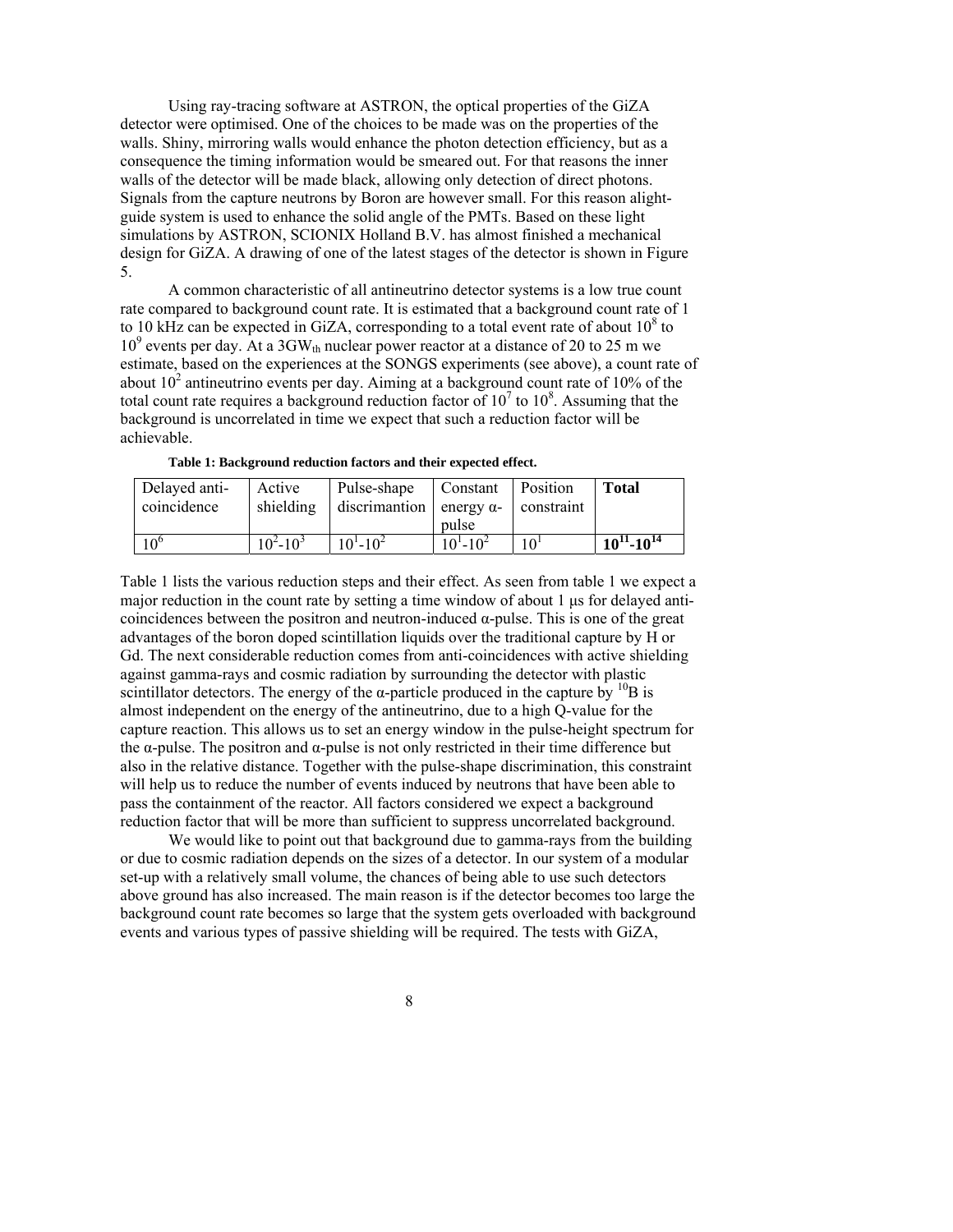anticipated at the Koeberg Nuclear Power Stations near Cape Town, will determine to what extent our reasoning is correct.

Of course, to a large extent the system can already be tested in the laboratory using neutron sources. We prefer to make use of digital electronics, so that all corrections can be optimised in offline analysis. Therefore extensive laboratory tests will be carried out prior to deployment at Koeberg Nuclear Power Stations.

Smaller test cells, filled with a scintillation material from which a choice will be made for filling the GiZA detector, have become available for testing in the laboratory. **We would like to again stress that for this stage of the tests, using GiZA, direction sensitivity is not the main issue. The tests concentrate on antineutrino identification, testing position determination by means of triangulation as well as background reduction.** Knowledge gained from these tests will be incorporated into a proto-type detector design. With **this** proto-type direction sensitivity will be tested, and if successful, this detector will be the step towards a detector system for monitoring and safeguarding nuclear power plants.

#### *4.b. Reactor Monitoring.*

In the discussions at the Focused Workshop on Antineutrino Detection for Safeguards Applications held at the IAEA Headquarters, Vienna, from 28-30 October 2008, we proposed a two parallel line approach. One was to "copy" a SONGS like detector while the other was the further detector development following on from GiZA. The first line is taken because it represents a proven technology on which we can work and improve using experiences and insights obtained in the development of the GiZA detector. This approach was agreed upon in Vienna and the LLNL-group offered to collaborate with us. On 10 December 2008 this approach was welcomed by the Bestuurlijk Platform (Governing Board) of Sensor Universe. They supported the approach and will try to match funding obtained from other sources.

 The South African partners have indicated that they would like to continue to concentrate on the GiZA development and would like to see another institution take over the constructing of a SONGS-like detector.

#### *4.c. New scintillation materials.*

The technology of scintillation liquids for neutron detection dates from the middle of the last century and there has been very little development since then. It is therefore quite reasonable to expect that there have been material developments which could assist us in removing some of the disadvantages of the traditional liquid scintillation materials. These disadvantages include a low-flash point, toxicity, and the most important to our work, a strong quenching of the neutron-induced  $\alpha$ -particle signal. This signal reduction brings the α-pulse height from about 2.5 MeV to a 60-100 keV signal in the energy spectrum. As a consequence it is much harder to distinguish the signal in the more intensive continuum part of the spectrum.

 To search for solutions, the University of Groningen spin-off company Polyvation B.V., in collaboration with Stichting EARTH, has made a feasibility study on developing new scintillation materials in a project sponsored by Stichting Sensor Universe. They conclude that they have identified a number of potential alternatives for the scintillation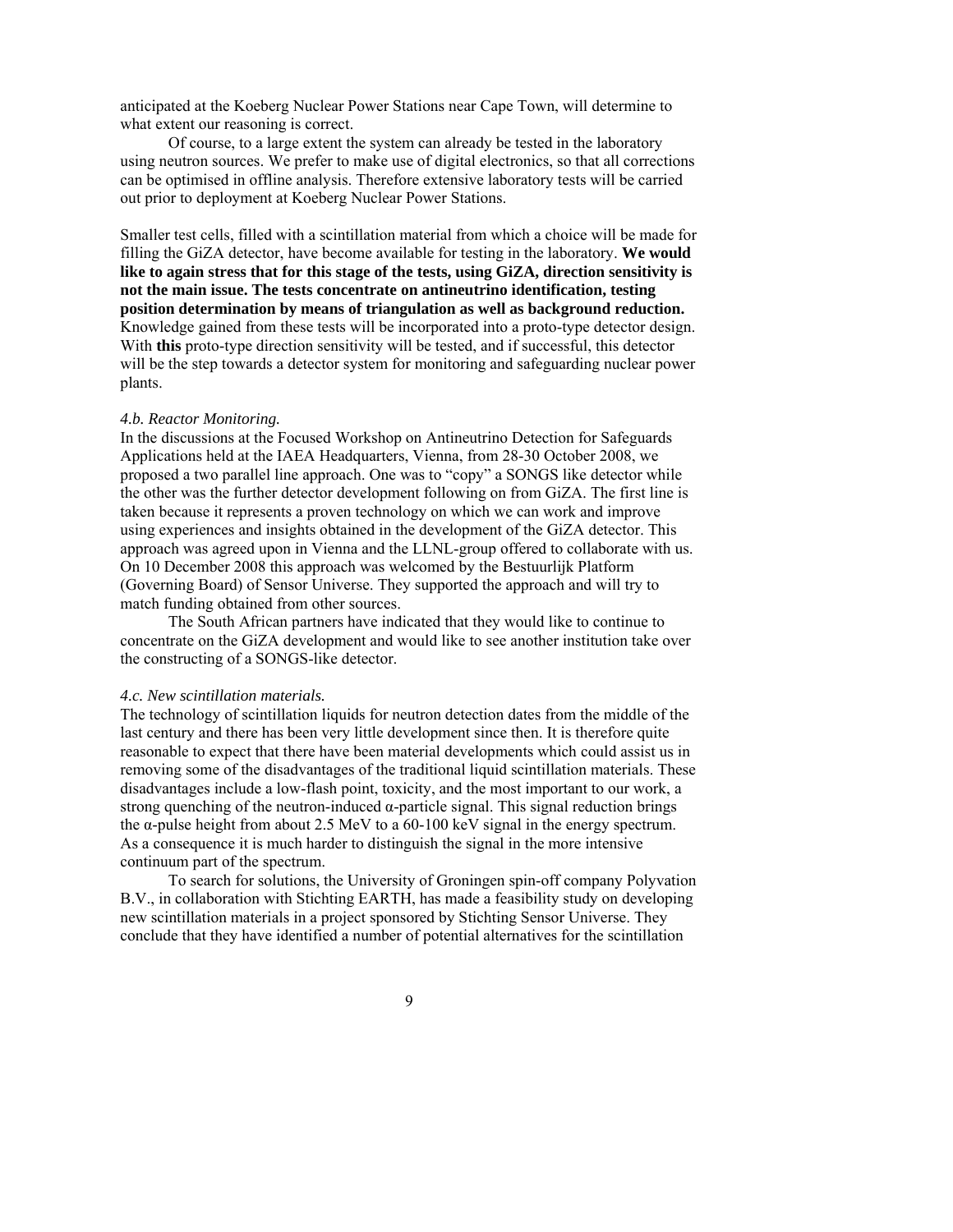material as well as compounds of materials with suitable properties. They propose a continuation in collaboration with a number of companies, to do further work on some of these alternatives and test them in the spare test cells, described in section 3.a.

# *4.c. Assessment of radiogenic heat sources in the Earth's interior.*

The work on the radiogenic heat sources will continue. For georeactors in the CMB, a model is being developed linking a supercritical georeactor to the formation of the Moon. Work has started on assessing the role that georeactors may have played also in other planets of our solar system. For Earth the role centres on the issues of mantle plumes, large scale mineralisations (e.g. of gold and platinum in Africa) and abiotic natural gas in the deeper parts of the Earth (eg. possibly the recent gas fields off the Brazilian coast)

### *4.d. Financing.*

As in the past, we concentrate on Public-Private Partnerships for financing the development of our programme. With clear applications in sight, we have received encouraging support for the near future financing of our plans.

 With pleasure and gratitude we acknowledge a gift to the Stichting by a company in Groningen, NL.

## *5. References.*

Ball, P. (2008), Are there nuclear reactors at Earth's core? *Nature News*, doi:10.1038/news.2008.822.

N.S. Bowden *et al.*,

Experimental results from an antineutrino detector for cooperative monitoring of nuclear reactors, Nuclear Instruments and Methods in Physics Research A 572 (2007) 985–998.

## N.S. Bowden,

Reactor monitoring and safeguards using antineutrino detectors, The XXIII Conference on Neutrino Physics and Astrophysics, Journal of Physics: Conference Series **136** (2008) 022008.

## P. Huber, M. Lindner and T. Schwertz,

R2D2 | a symmetric measurement of reactor neutrinos free of systematical errors Journal of High Energy Physics, 02(2005)29.

# International Atomic Energy Agency,

Focused Workshop on Antineutrino Detection for Safeguards Applications, IAEA Headquarters,Vienna, 28-30 October 2008

R.J. de Meijer, F.D. Smit, F.D. Brooks, R.W. Fearick, H.J. Wörtche and F. Mantovani, Towards Earth AntineutRino TomograpHy (EARTH). Earth, Moon and Planets, **99**, 193-206, 2006

R.J. de Meijer, and W. van Westrenen,